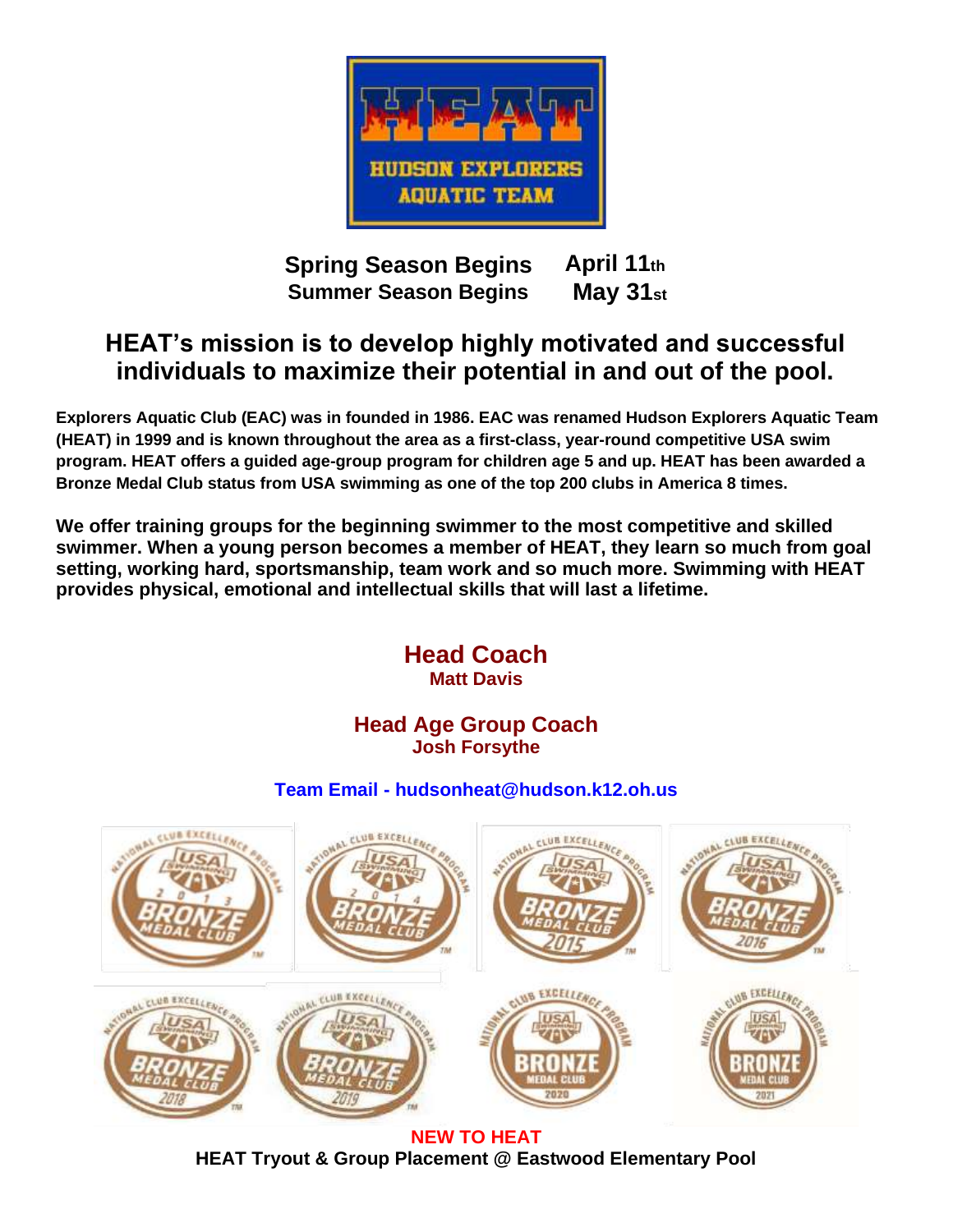## **Spring Tryout Info Tryout Date - Sat April 9th – 9:00 – 11:00am**

### **Summer Tryout Info Summer Tryouts Date #1 - Wed May 25th – 6:00 – 7:30pm Summer Tryout Date #2 - Thur May 26th – 6:00 – 7:30pm**

**NEW SWIMMERS ONLY\*\*** This tryout and group placement is for new HEAT swimmers so we can evaluate each **new swimmer to see if they are ready for HEAT swimming and which group they should be assigned to.**



# **www.HUDSONHEAT.com**

## **Senior Groups Descriptions and Expectations**

### **High School 1:**

**This group will be by invitation only by the Head Coach. Swimmers that participate in this group will be REQUIRED to attend at least 5 practices a week including dryland\* and weights. Swimmers in this group will also participate in specified USA meets with events being selected by the coaching staff. This group is a privilege and designed for swimmers that are serious and committed to the growth and development of their swimming careers. Swimmers in this group should set and establish clear goals and set up a goal meeting with the coaching staff. HS 1 swimmers should be HS district meet level qualifiers or equivalent.**

## **High School 2:**

**This group will run from September through the beginning of the HS Varsity season in early November. HS 2 group swimmers will also be able to practice after their HS season is complete in February through May and are expected to swim at a USA Championship meet in March. This group is designed for the less serious and competitive High School swimmer or incoming freshman.**

### **National Group:**

**This group will be by invitation only by the Head Coach for swimmers that have USA Sectional cuts or faster, or approved by the coaching staff. Swimmers that participate in this group will be REQUIRED to attend all practices each week including dryland\* and weights.. Swimmers in this group will also participate in specified USA meets with events being selected by the coaching staff. This group is a privilege and designed for swimmers that are serious and committed to the growth and development of their swimming careers. If a swimmer fails to meet the practice/meet requirements they will be removed from the National group. The National group will be provided with HEAT National team gear and will be committed to the group for 1 year, during the Short Course and Long Course seasons. Swimmers in this group should set and establish clear goals and set up a goal meeting with the coaching staff.**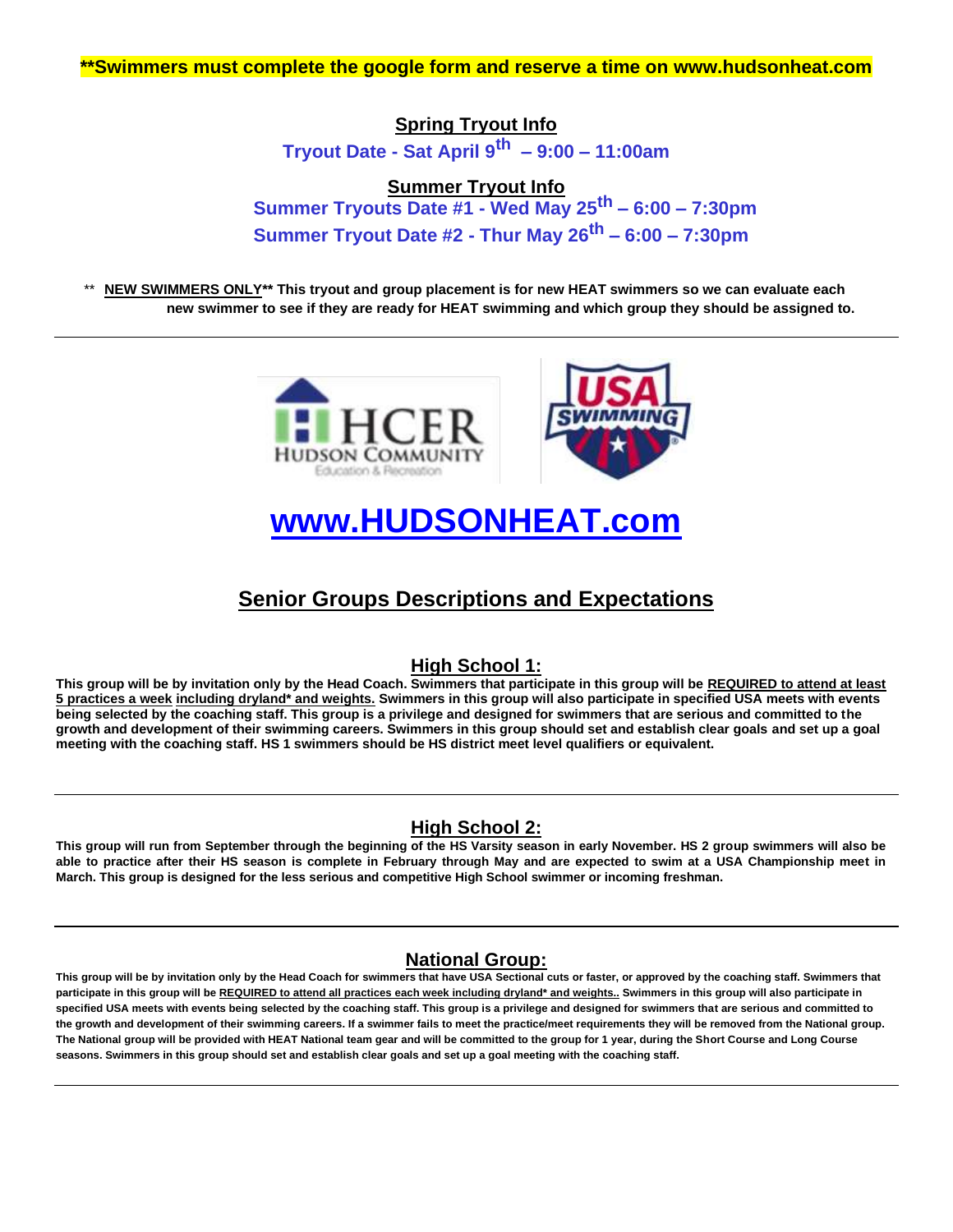## **Age Group Descriptions and Expectations**

#### **Novice:**

**Our Novice group is intended for beginner swimmers. This group will be a pre-competitive group, meaning the Novice group members will not be required to participate in USA meets, but will have an opportunity to swim in the AMSA Summer league meets. These swimmers will focus solely on stroke technique for all 4 competitive strokes. Swimmers should have passed at least Level IV of ARC swim lessons or equivalent to join and be able to swim Freestyler and Backstroke proficiently.**

#### **Level 1:**

**Level 1 swimmers are generally new to USA Swimming or moving from our Novice program, and need to develop proper stroke technique. These swimmers will focus solely on stroke technique along with learning starts, turns, and finishes. Swimmers should have an understanding of all 4 competitive strokes and at least 1 meet is required for swimmers to move to Level 2.**

#### **Level 2:**

**Level 2 swimmers start to build endurance with continued focus on stroke technique. Practices will be geared towards skills and fundamental development. Level 2 group swimmers should be able to swim all 4 strokes legally for at least 25 yards and be able to dive in from the starting blocks.**

#### **Level 3:**

**Level 3 swimmers continue to build endurance with continued focus on stroke technique. Practices will be geared towards skills and fundamental development and also begin to learn proper racing strategies. Level 3 group swimmers should have an understanding of how to read the pace clock and handle minimal sendoffs in practice. Swimmers in this group should be swimming all 4 competitive strokes at various distances.**

#### **Level 4:**

**Level 4 swimmers continue to build endurance with continued focus on stroke technique. Swimmers in the Level 4 group are transitioning into the more advanced groups with HEAT. Practices will still focus on stroke improvement. Racing and training will also be developed as well. Understanding how to read the pace clock and calculate practice sendoffs is a must for swimmers in this group.**

#### **Level 5:**

**Level 5 swimmers will start to learn racing strategies and be introduced into more endurance training. Swimmers in Level 5 should be making more of commitment to swimming by setting goals and knowing what it will take to accomplish them. Swimmers should be able to compete and train in all 4 strokes in all distances.**

#### **Level 6:**

**Level 6 is an advanced level age group swimmer. This group is comprised of mostly but not limited to swimmers 11-14 year olds. Practices are designed for more intense training but still with focus on stroke development and racing strategies. Level 6 swimmers should have a major commitment to swimming and HEAT and have established goals.**

#### **National Age Group:**

**This group will be by invitation only by the Head Coach for swimmers that have USA Sectional cuts or faster, or approved by the coaching staff. Swimmers in this group will be swimmers that are not in High School. Swimmers that participate in this group will be REQUIRED to attend all practices each week including dryland\* and weights. Swimmers in this group will also participate in specified USA meets with events being selected by the coaching staff. This group is a privilege and designed for swimmers that are serious and committed to the growth and development of their swimming careers. If a swimmer fails to meet the practice/meet requirements, they will be removed from the National group. The National group will be provided with some HEAT National team gear and will be expected to remain in the group for 1 year, during the Short Course and Long Course seasons. Swimmers in this group should set and establish clear goals and set up a goal meeting with the coaching staff.**

#### **HEAT AMSA Team Group (Summer only)**

**HEAT is a part of the AMSA Summer recreation league and will offer practice for swimmers that would like to participate in this program. All HEAT swimmers have the option to attend weekly dual meets and the AMSA League Championship Meet at the end of the season. New HEAT swimmers will need to purchase a seasonal USA membership in order to participate. This is a great way to be a part of the HEAT family, but without a larger commitment. The HEAT AMSA Team will work on basic skills for all 4 competitive strokes and focus on a competitive, but fun atmosphere. Most practices will be held at Eastwoods pool and Life Center Plus in Hudson. The season begins May 31st and will run through the AMSA Championship meet in Mid-July.**